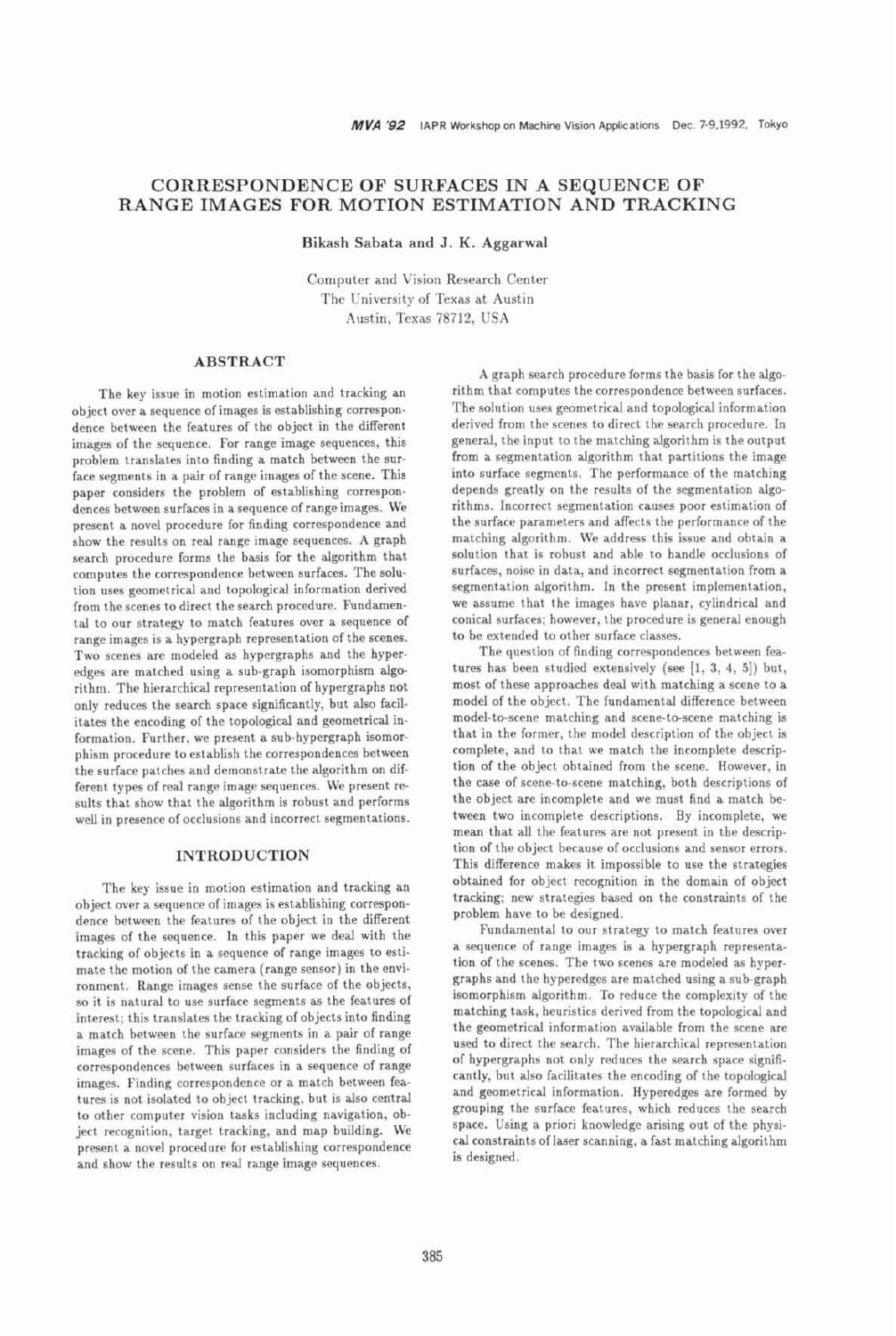# **HYPERGRAPH REPRESENTATION**

**Hypergraphs** ate generalizations **of** graphs. The edge is generalized as a hyperedge, where a set of vertices forms the hyperedge, instead of just two vertices forming the edge. The group **of** vertices **forming** the hyperedge **may**  share some common property. Hypergraphs have been used earlier in vision and robotics applications [11, 12], but have not found widespread usefulness. We present a new definition of the hyperedge and a novel method for constructing the hypergraphs that **makes** it a powerful tool for **vision** applications.

Attributed hypergraphs are a concise **way** of representing **objects** auch that both quantitative and qualitative information are encoded in the representation. Formally;

**Definition 1** The Hypergraph  $[2]$  is defined as an ordered pair  $H = (X, E)$  where  $X = \{x_1, x_2, \dots, x_n\}$  is a finite set of attributed vertices and  $E = \{e_1, e_2, \dots, e_m\}$  are the **hypredgen oj the 6yprgmph.** *The* **set** *E* **is o family o/**   $subsets of X$  (i.e. each  $e_i$  is a subset of  $X$ ) such that

1.  $e_i \neq \emptyset$ ,  $i = 1, \dots, m$ 

2.  $\bigcup_{i=1}^{m} e_i = X$ .

A graph is a hypergraph whose hyperedges have cardinality of **two.** To **each** hyperedge, **we associate** an attribute set that **maps the** *vertic~s* (belonging *to* the **hyperedge)** to an attributed graph.

Each surface patch in the range image forms an attributed vertex. The attribute values are the surface property values. For each pair of surfaces that are connected, an attributed arc is formed. The attributes of the arc describe the interfacing edge and the relative geometri**cd** information between **the** two **surfaces.** Groups of the attributed **vertices** (surface patches) form an hyperedge, and with each hyperedge we associate an attributed graph that describes the topology of the component attributed vertices (surface patches).

The set of vertices that form the hyperedge should represent a topologically significant feature in the graph so that the matching task is guided by the topology of the scene. Cliques in the graph are significant features that are rich in information. Physically, the cliques represent groups of surfaces that are adjacent to each other. Since a clique provides a larger attribute set and many geomettical properties, **Ihc** probability of a false **positive** match (between two cliques) is reduced significantly. Each **cIique**  forms a **hyperedge** in the hypergraph and the attributed graph describing the clique is the associated attribute of the hyperedge. Figure 1 illustrates the formation of a **hy**pergraph from a scene.

The complexity of computing the cliques in a graph is exponential, so the formation the hypergraph will be **exponential.** However, the physics **of the** range **imaging**  process restricts the size of the cliques in the scenes that we **observe, It** can **be** shown that the **size** of the clique **is** restricted to be **four** [R]. **Once** the upper bound on the **size** of the **cliques** is known, the complexity **of** computing **the cliques becomes O(n).** 

## **THE MATCHING PROCEDURE**

This section presents the matching procedure used to derive the **surface** correspondences in a **sequence of** range **images. Thr** heart **of** the procedttre is a **direcled free** *search* 



Figure 1: An object and its corresponding Hypergraph rep*wsenlnlion* 

algorithm that tests various hypotheses and rejects the impossible ones. Finally the interpretation that gives the larg~st **matrh is selcrt~d as thr** solution. Constrained **tree**  search algorithms have hem **used** In **many** applications **14, 5. 71.** Data pairings are formed **by** a depth **first** search of an *interpwtalion* **twe.** Earh *node* **ol the tree** represents a possible pairing. The first data (surface patch) is taken from the first scene and paired with each of the data in the second scene. These form the nodes in the first lewl of the tree. To **account** for missing surface **segments**  due to occlusions, the data is also paired with a *wild card* **r. Subsequent** levels of the tree correspond to **pairings ai**  other vertices. **Karh** branch of the tree represents a partid matching of the scenes. The constraints are used to prune the search tree and thus reduce the search space.

We present a variation to the constrained tree search, in which the search is directed based on the current hypothesis. The directed search, coupled with the termination conditions, further reduces the search space. The key idea is to use the topological constraints of the scene to determine the **nrxt most** likely match, and to accept or reject the matches based on the geometrical constraints.

The features used in the matching process are surfare segments. We assume that a segmentation algorithm **[9, IO] segments** the range **image** into surface patch~s and the surface parameters are computed. The interfacing **edge betwen the** surface **patclips** arc detected and their properties are computed. The properties of the edge segments used are (1) the edge type (straight line or curved), (2) the **edge** length, and **(3)** the d~pth discontinuity. The depth discontinuity across the edge implies that **one** surfate may he occluding (partially or completely) another surface. The information about occlusion is also incorporated in the attribute list of the surface patches.

The constraints used are similar to the *unary* and *bi*nary constraints developed by Grimson and Lozano-Perez **(61.** The **only** unary constraint **we use** is the **surface** type classification (planar, cylindrical, conical, **etc.).** Other properties, used in model based object recognition, such **as** area, perimeter. compactness, etc., are very sensitive to occlusion, and since occlusion may occur in either of the range images, these properties cannot be used as constraints. The binary constraints describe the relative properties between pairs of surface segments. The properties we use are (1) connectivity, (2) the angle between the sur**face** patches, **(3)** the **range** oi distances between **(tie two surface** patches, **(4)** the range **of** the components **of** the vector spanning the two surface patches, and (5) the properties **of** the interracing **~dge.** Earh constraint is **measured**  and tested against a predetermined threshold. For surface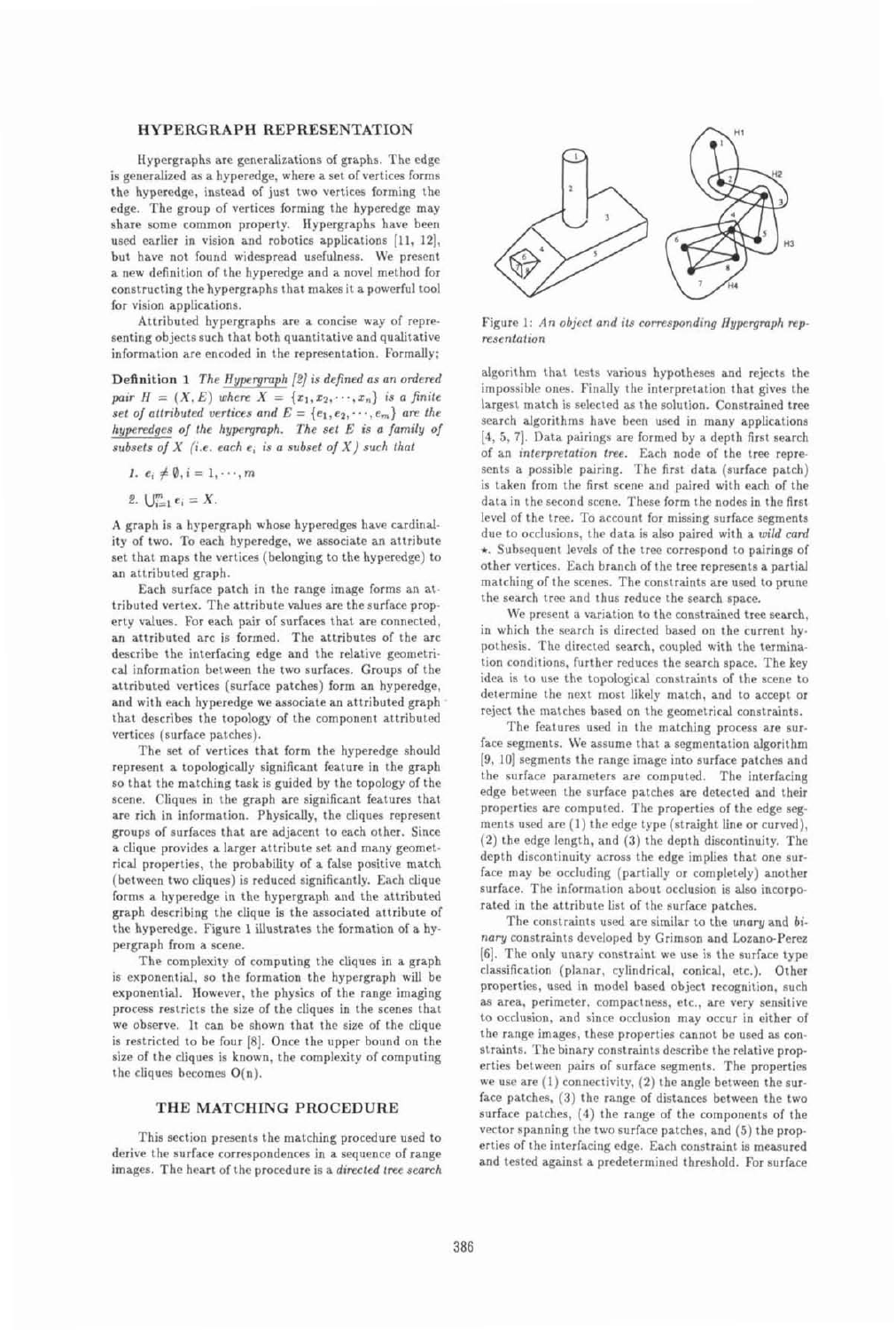segments that have an occluding edge, the neighbors information is not complete (a neighbor may be hidden) and the connectivity information may be inaccurate. Therefore, for such cases only a weak match is hypothesized which is subject to conformation or rejection based on further evidence.

Matching between the two hypergraphs representing the scenes is achieved by computing the match between the component hyperedges. A match between the two hyperedges is hypothesized. The two hyperedges are matched by matching the attributed graphs representing the hyperedges. An order of vertices is established at each stage of the match. The order determines the branches taken in the search tree. The order is determined by listing the hyperedges connected to the vertices that have been matched in current hypothesis. The matching procedure starts by selecting the largest hyperedge  $H_1$  and  $H'_1$  in the two scenes. The vertex with the largest degree is selected as the first node  $n_1$  and it is matched with the corresponding vertex in the second hyperedge. The unary and the binary constraints are checked to evaluate the match between the hyperedges. Once the hyperedge-match has been established, the second set of hyperedges are selected. The next hyperedge  $H_2$  is the hyperedge connected to  $H_1$ at  $n_1$ . A match for each of the hyperedges connected to  $H_1$ at  $n_1$  is found. The search then proceeds to find matches of hyperedges connected to  $H_1$  at other vertices belonging to  $H_1$ . The procedure goes down the list of all the vertices in the hypergraphs in the order evaluated earlier. Once a match for a hyperedge is found that hyperedge is marked as matched. The marked hyperedges are not considered in the future hypotheses.



Figure 2: The depth maps of a sequence of range images.

Termination of the matching procedure occurs if the fraction of surface patches matched exceeds a threshold. Once a match has been determined (i.e., the search procedure has reached the leaf node of the tree), the number of positive pairings (i.e., non-wild card pairings) is computed. If this number is less than the threshold fraction then the procedure backtracks and searches other branches. At every stage the best possible match is compared with the current best match. If the best possible match is smaller than the current match, then the search along that branch is abandoned and the next branch is investigated.

## **RESULTS**

In this section we present an example of a range image sequence and describe how the matching algorithm computes the surface correspondences. The algorithm was tried successfully on different types of range image sequences.



Figure 3: The segmented range images.

Figures 2-4 illustrate the algorithm on an example. Figure 2 shows the depth maps of two frames in the sequence of range images. The scenes consist of a jumble of different kinds of objects. The camera is moved to obtain the second frame of the sequence. The segmentation algorithm of [10] was applied on the images and the results input to the matching algorithm. The segmented results are shown in figure 3. The first step of the algorithm generates the attributed graph of the scene and computes the cliques in the graph. Each clique forms a hyperedge in the generated hypergraph. The hypergraphs generated are shown in the figure 4. For each hyperedge the component vertices form an attributed graph. In the figure the arcs of the attributed graph are shown in the hyperedges. Using the properties of the edge, interfacing two surface segments, it is determined if two surfaces are connected. If there exists an occluding edge between two surfaces then the arc in the attributed graph is weak (shown in the figure 4 with dotted lines). A match based on a weak arc is a weak match and further evidence is required to confirm the hypothesis.



Figure 4: The generated hypergraphs of the range images.

The first hyperedge pair hypothesized to match is  $\{h, i, j\}$  in the first scene matches  $\{3, 4, 11\}$ . The vertex with the highest degree  $h$  is considered as the first vertex. The unary constraints leave only one option i.e.,  $(h, 3)$  as the first node in the interpretation tree. However, the next two vertices  $i$  and  $j$  do not match any vertex so they are matched with the wild card  $\star$ . Note that in the final match that is obtained the pairing  $(h, 3)$  is an incorrect pairing. The algorithm backtracks and finds the correct match even though we start with an incorrect match. We present the first few steps to illustrate how the algorithm works. The second hyperedge considered for match is  $\{h, g\}$  because it is connected to the first hyperedge at  $h$ . Since the current hypothesis is  $(h, 3)$ , the next hyperedge match considered is between  $\{h, g\}$  and  $\{3, 2\}$ . The unary constraints are satisfied between the pair  $(g, 2)$  so the binary constraints of angle, distance and the spanning vector are tested. All the constraints are satisfied so the match pair is accepted